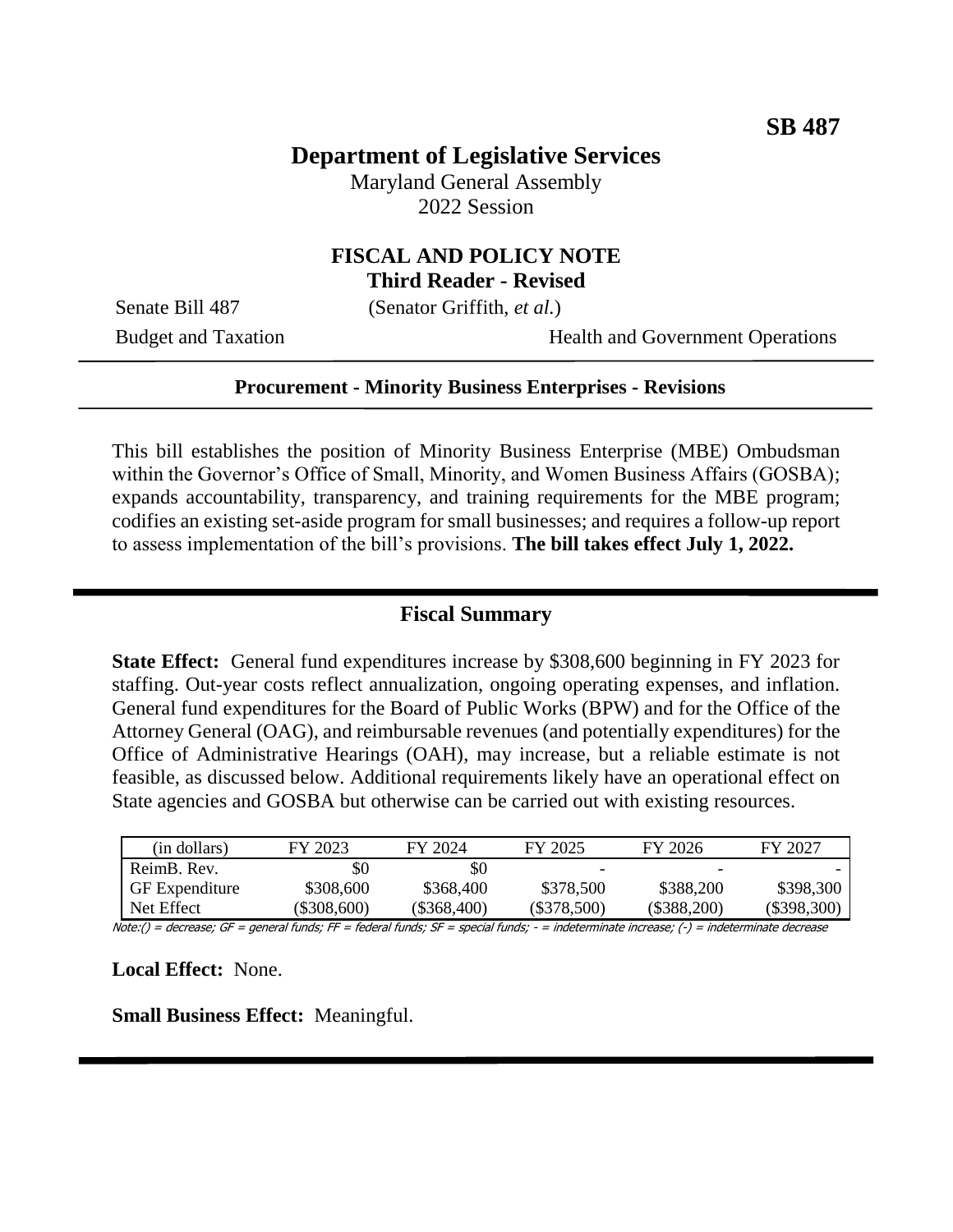# **Analysis**

#### **Bill Summary:**

#### *Minority Business Enterprise Ombudsman*

The MBE Ombudsman is appointed by the Special Secretary for GOSBA, who must, in accordance with the State budget, allocate staff and resources to the ombudsman to fulfill his or her duties. The ombudsman must (1) assist procurement officers in attempts to resolve disputes between MBEs and prime contractors, including disputes over contract scope and payments; (2) serve as a resource to MBE liaisons, procurement officers in units of State government, prime contractors, and MBEs in resolving disputes on relevant contracts; and (3) conduct trainings for procurement officers on enforcement of the requirements of the MBE program, including the assessment of liquidated damages. In resolving disputes, the ombudsman may:

- compel prime contractors and MBEs to provide documentation related to contract performance and payments; and
- assist the procurement officer who manages a contract in ordering any relevant payments to be made in conjunction with a dispute resolution.

In general, the MBE Ombudsman may not disclose information received during a dispute resolution without the written consent of the party that provided the information. However, the ombudsman may disclose information to GOSBA's assistant Attorney General.

By December 1, 2023, the ombudsman must report to the Senate Budget and Taxation Committee and the House Health and Government Operations Committee on his or her activities, including whether the number of staff allocated to the office is adequate.

#### *Reporting Requirements and Transparency*

Annually, each State agency must report to GOSBA the results of each compliance assessment required to be conducted under current law for each contract that is completed in that year. The report must include specified information, including the total dollar value of payments under the contract and the total dollar value of payments to each subcontractor.

Each solicitation for bids or proposals that includes an expected degree of MBE participation must include a summary of the factors used to determine the MBE participation goal, including subcontracting opportunities identified for the project, any applicable industry codes linked to those opportunities, and the number of certified MBEs identified for those opportunities.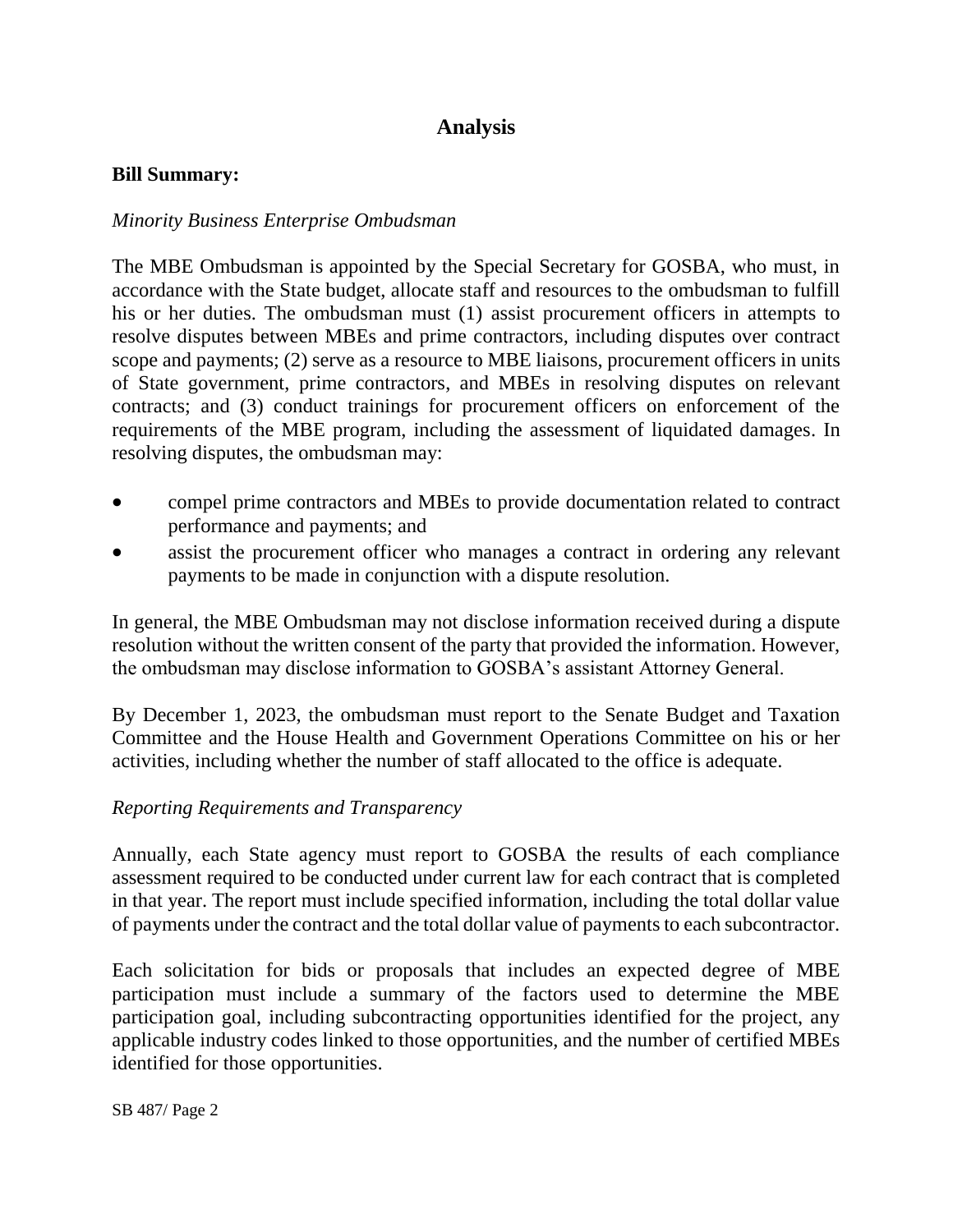Agencies must annually report to GOSBA their contract awards and payments by industry type, and, if applicable, GOSBA must annually summarize data reported by agencies by industry type.

## *Vendor Accountability*

GOSBA and the Office of State Procurement, in consultation with specified entities, must adopt by regulation criteria used to determine that a prime contractor, in the absence of mitigating factors, has persistently failed to meet MBE participation goals on their contracts. The criteria must include the results of compliance assessments submitted by State agencies. GOSBA must refer prime contractors identified under the criteria to OAG for debarment for up to three years under procedures specified in current law.

The bill expands the requirement that prime contractors pay undisputed amounts to their subcontractors within 10 days to include all contractors, not just construction contractors. It also expands State agencies' authority to withhold progress payments from prime contractors that do not pay their subcontractors undisputed amounts in a timely fashion to include all prime contractors, not just those working on construction contracts.

By June 1, 2024, GOSBA must study the use of liquidated damages to enforce the requirements of the MBE program. GOSBA must report its findings and recommendations to the Senate Budget and Taxation Committee and the House Health and Government Operations Committee.

## *Small Business Set Asides*

The bill codifies Executive Order 01.01.2021.01, which generally requires State procurements with a value between \$50,000 and \$500,000 to be automatically set aside for small businesses by designation to the Small Business Reserve (SBR) program. The set-aside requirement does not apply to (1) purchases from preferred providers; (2) specified procurements involving federal dollars; (3) procurement of human, social, cultural, or educational services; or (4) term and master contracts. GOSBA may waive this requirement when it is not practicable to reserve a procurement for small businesses.

The bill requires that standards for the SBR program allow a business that qualifies as a small business under State law and meets other specified criteria to register to participate in SBR without the need to file any additional paperwork.

#### *Follow-up Report*

By December 1, 2024, the Department of Legislative Services (DLS) must report to the Senate Budget and Taxation Committee and the House Health and Government Operations

SB 487/ Page 3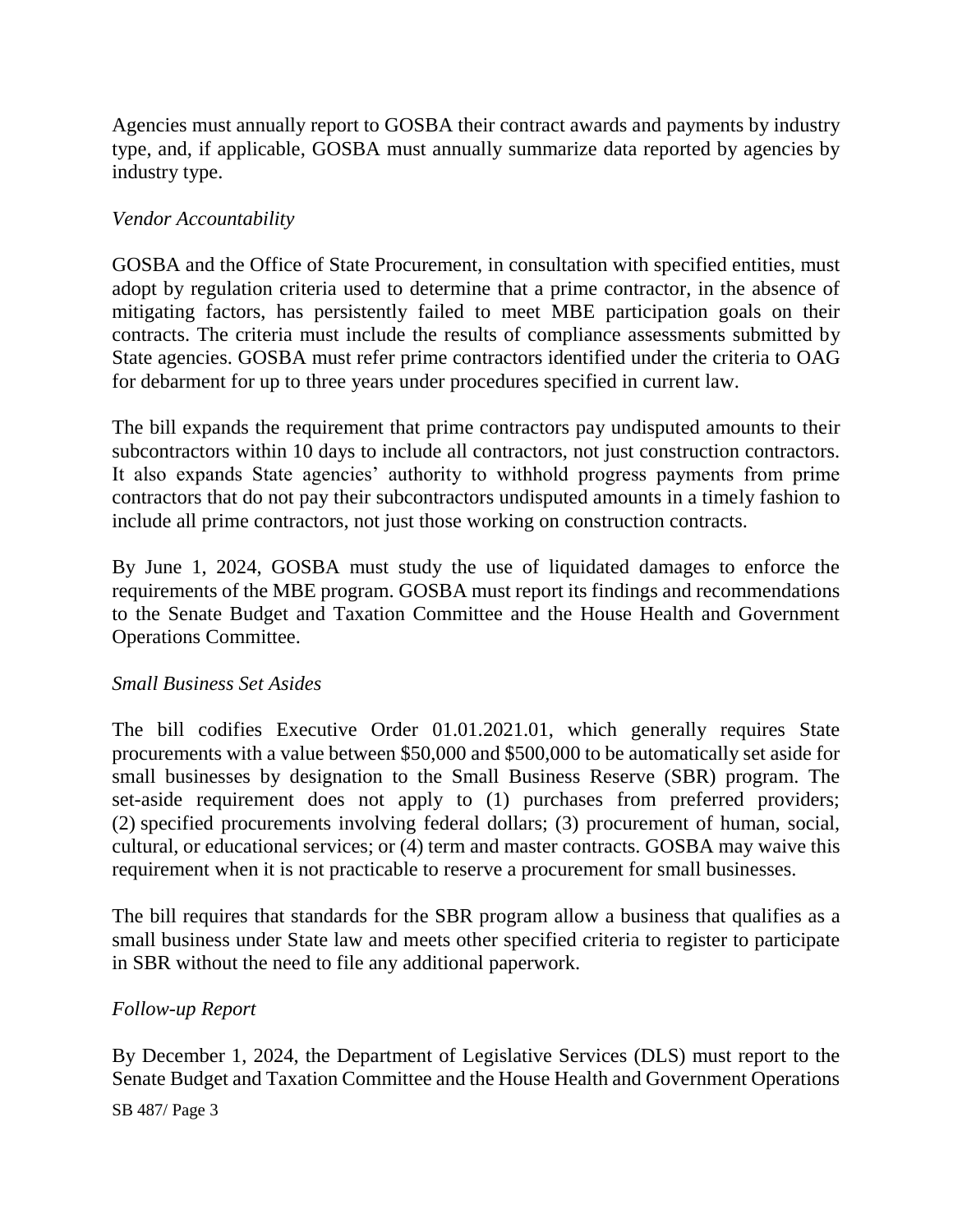Committee on the status of the recommendations included in the DLS December 2021, evaluation of the MBE program, including an assessment of (1) the effectiveness of changes implemented in response to the recommendations; (2) whether DLS reaffirms any recommendations that were not implemented or only partially implemented; and (3) any updated findings and recommendations related to the MBE program.

**Current Law:** For an overview of the State's MBE program, please see the **Appendix – Minority Business Enterprise Program.**

## *Special Secretary for Small, Minority, and Women Business Affairs*

Among other responsibilities, the Special Secretary is charged with, as authorized by the Governor, providing help to minority persons, small businesses, and veteran-owned small businesses and the communities in which they live, work, and employ others. Specific duties include, among others, (1) promoting, coordinating, and participating in plans, programs, and operations of State government that promote or otherwise affect the establishment, preservation, and strengthening of MBEs and (2) establishing a mentoring program in which larger and established MBEs can mentor start-up and small MBEs.

#### *Minority Business Enterprise Contract Participation Goals*

Each agency must evaluate each contract to determine the appropriate MBE participation goal for the contract based on (1) potential subcontract opportunities; (2) the availability of certified MBEs to perform those tasks; and (3) existing guidelines put forth by GOSBA. Agencies may not use quotas or any goal-setting process that relies solely on the State's MBE goal. Each solicitation document must include the expected degree of MBE participation based on the agency's determination.

#### *Minority Business Enterprise Reporting*

Each year, State agencies are required to report to GOSBA specified data regarding their contract *awards*, including the percentage of those awards being made to certified MBEs. There is no requirement to report actual contract *payments*. GOSBA, in its annual report, provides a summary of the value of each agency's total contract awards and awards to MBEs. It also reports, on its own authority, data on total payments to MBEs but not as a percentage of total contract payments.

Statute requires that program regulations require State agencies to verify and maintain data concerning payments received by MBEs, including a requirement that, upon completion of a project, the agency compare the total dollar value actually received by MBEs with the amount of contract dollars initially awarded, and provide an explanation of any discrepancy.

SB 487/ Page 4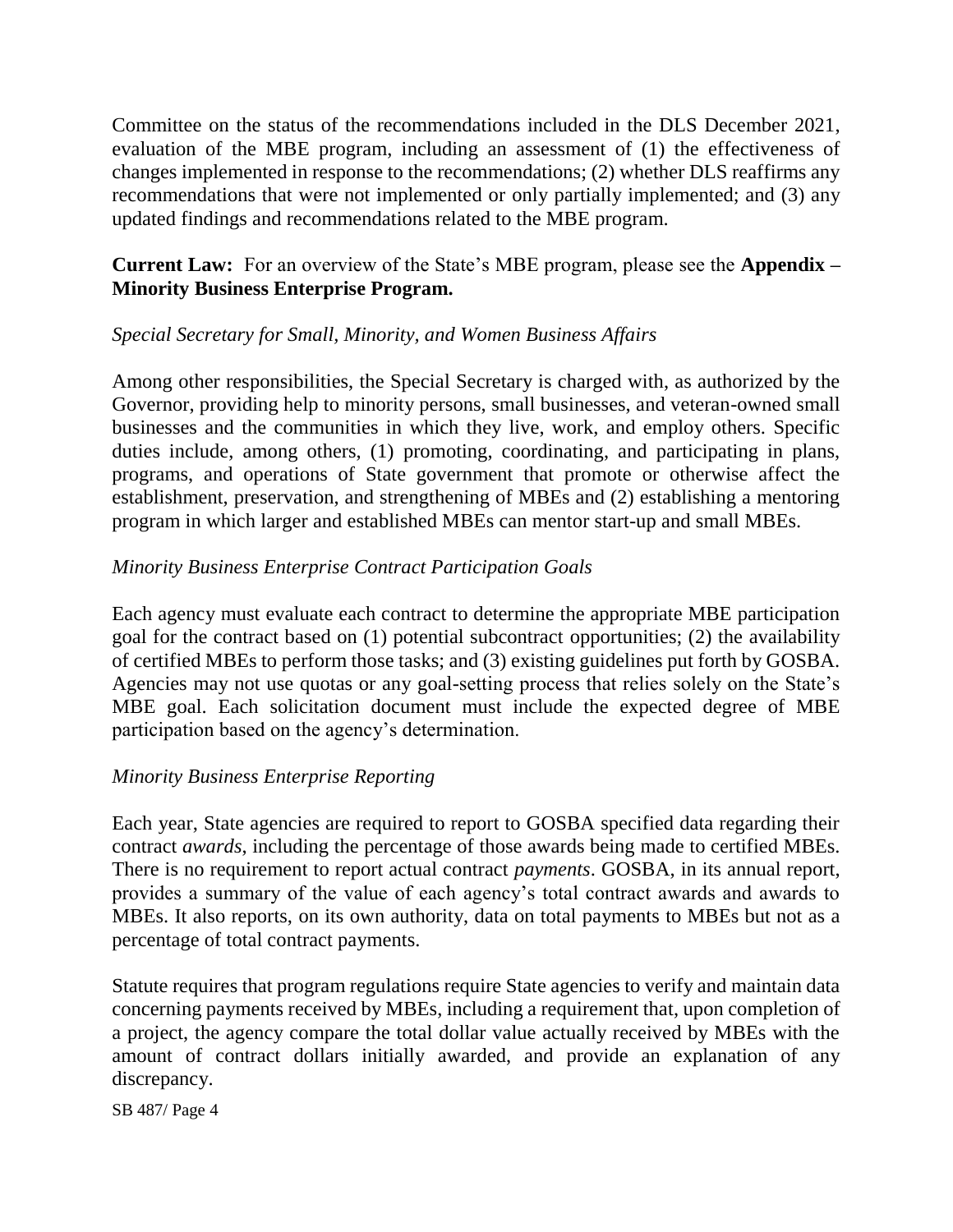## *Liquidated Damages*

Each contract with an MBE participation goal must include a liquidated damages provision that applies if the contractor fails to comply in good faith with the provisions of the MBE program. However, a unit may not apply liquidated damages for an indefinite delivery or indefinite performance contract under specified circumstances.

## *Payment of Construction Subcontractors*

For construction contracts only, a contractor must pay a subcontractor an undisputed amount to which the subcontractor is entitled within 10 days of receiving a progress or final payment from the State. Statute establishes a process for subcontractors to appeal to an agency if payments are not made timely. Following a mediation process, if a State agency determines that the contractor continues to be delinquent, the agency must withhold payments to the contractor until the subcontractor is paid and may order that work be suspended. There are no similar provisions for contracts that are not construction contracts.

## *Small Business Reserve and Set Asides*

SBR requires that each State agency, to the extent practicable, structure its procurement procedures to award at least 15% of the total value of contracts to small businesses. An agency may count a contract awarded to a small business toward the 15% goal only if the contract was designated (set aside) as an SBR procurement. Small businesses self-certify based on business size standards in statute.

Executive Order 01.01.2021.01, signed by the Governor in January 2021, generally requires State procurements with a value between \$50,000 and \$500,000 to be automatically set aside for small businesses by designation to SBR, as described above.

#### *Debarment*

Under State procurement law, a person must be debarred from entering into a contract with any public body in the State if the person has been convicted for bribery or other related crimes committed in the process of seeking a contract with a public body. Statute specifies numerous other grounds for which a person may be debarred from contracting with any public body or, in some cases, only with the State, generally related to criminal convictions for specified crimes. Debarment proceedings are held before BPW following procedures outlined in statute.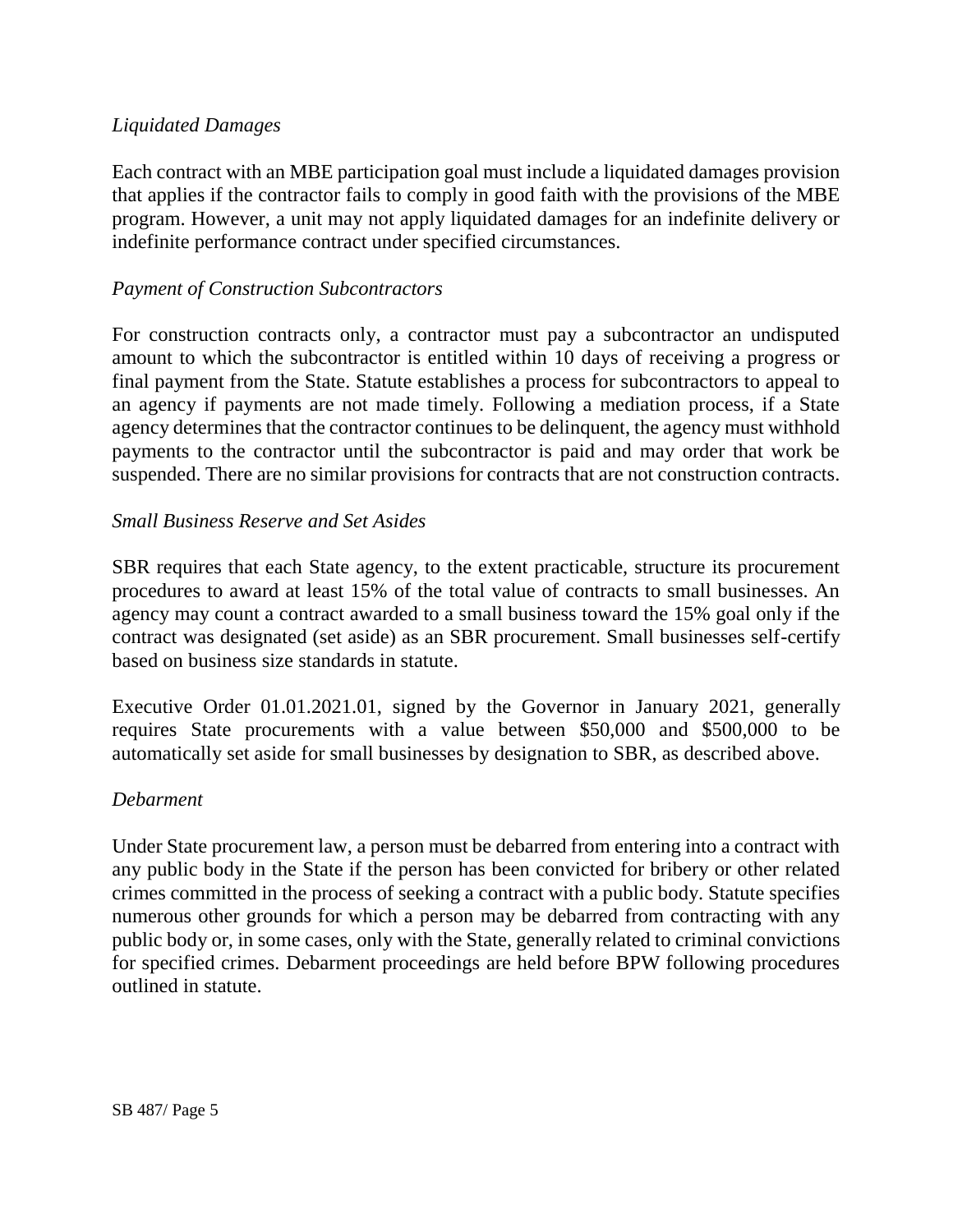## **State Expenditures:**

#### *Minority Business Enterprise Ombudsman*

The bill requires the creation of the position of MBE Ombudsman within GOSBA to help resolve disputes between MBEs and prime contractors and to serve as a resource for agency procurement staff and MBE liaisons carrying out similar functions. It further requires the Special Secretary to allocate sufficient staff and resources to the ombudsman, consistent with the State budget, to carry out his or her duties, including conducting training on the assessment of liquidated damages. Given the volume of contracting that involves MBE participation, and the extent to which disputes regarding payment and contract scope arise, as described in the DLS evaluation, the ombudsman requires additional staff to fulfill his or her duties.

Therefore, general fund expenditures increase by \$308,593 in fiscal 2023, which accounts for a 90-day start-up delay from the bill's July 1, 2022 effective date. This estimate reflects the cost of hiring an ombudsman and three compliance officers to assist in monitoring contract compliance, resolving disputes, and assisting State agencies with similar tasks. It includes salaries, fringe benefits, one-time start-up costs, and ongoing operating expenses.

| <b>Positions</b>                        | 4.0       |
|-----------------------------------------|-----------|
| Salaries and Fringe Benefits            | \$270,971 |
| <b>Operating Expenses</b>               | 37,622    |
| <b>Total FY 2023 State Expenditures</b> | \$308,593 |

Future year expenditures reflect full salaries with annual increases and employee turnover as well as annual increases in ongoing operating expenses.

#### *Minority Business Enterprise Reporting and Accountability*

Current law already requires agencies to conduct MBE compliance assessments at the conclusion of a contract. The bill requires agencies to provide the results of those assessments to GOSBA and further requires GOSBA to summarize the results of the assessments annually. It is anticipated that the results of the assessments can be provided to GOSBA in the aggregate, similar to how agencies currently provide data on MBE contract awards to GOSBA, and that GOSBA can report the results in the aggregate, by agency, as it currently does with MBE contract awards. Thus, the reporting requirements likely can be carried out with existing resources but may have an operational effect on agencies and GOSBA.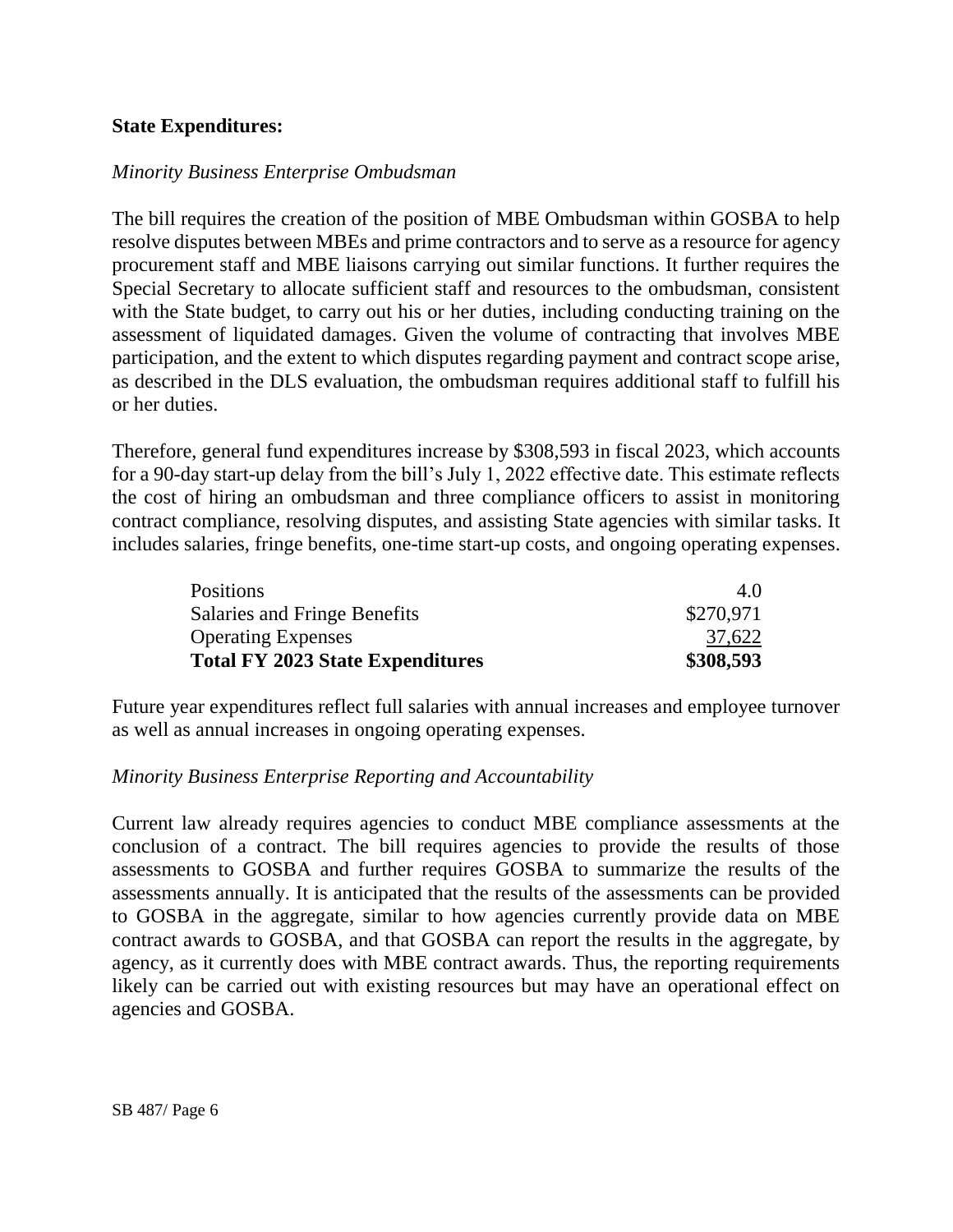The bill requires GOSBA and the Department of General Services (DGS) to develop criteria in regulation for identifying vendors that persistently fail to meet MBE contract goals. GOSBA and DGS can develop the regulations with existing resources.

Under current law, OAG must conduct an investigation when a person is referred to the office for possible debarment. If OAG determines that grounds for debarment exist, it notifies BPW, and BPW notifies the subject of the debarment action. The subject may request a hearing, which must be conducted in accordance with the Administrative Procedures Act. Historically, BPW has referred such proceedings to OAH for adjudication. OAG is also responsible for presenting evidence in debarment proceedings.

It is not known how many vendors will be referred to OAG for investigation for persistently failing to meet MBE contract goals. Any such referrals are not expected to occur before fiscal 2025 due to the time necessary to develop the relevant criteria and for a vendor to establish a track record of failing to meet contract goals. If the number of referrals is limited, OAG can likely manage the investigatory and adjudicatory responsibilities with existing resources. If the number is large, OAG likely requires additional staff to manage the caseload, but a reliable estimate is not feasible. General fund expenditures for BPW also increase on a per-case basis to the extent it refers hearings to OAH; reimbursable revenues (and potentially expenditures) for OAH increase commensurately. As the number of hearings is dependent on the number of referrals from OAG and the number of persons who request a contested case hearing, a reliable estimate is not feasible.

Additional requirements in the bill either codify existing requirements (the SBR set-aside requirement) or can otherwise be carried out with existing resources (such as the DLS follow-up study).

**Small Business Effect:** The creation of the position of MBE Ombudsman gives MBEs, many of which are small businesses, a single point of contact to help them resolve disputes and/or answer questions about the MBE program. Accountability provisions in the bill encourage prime contractors to honor their commitments to MBEs under State contracts. Codifying the executive order for small business set asides makes permanent a program that helps MBEs (and other small businesses) secure prime contracts with the State.

# **Additional Information**

**Prior Introductions:** None.

**Designated Cross File:** HB 389 (Delegate Wilson) - Health and Government Operations.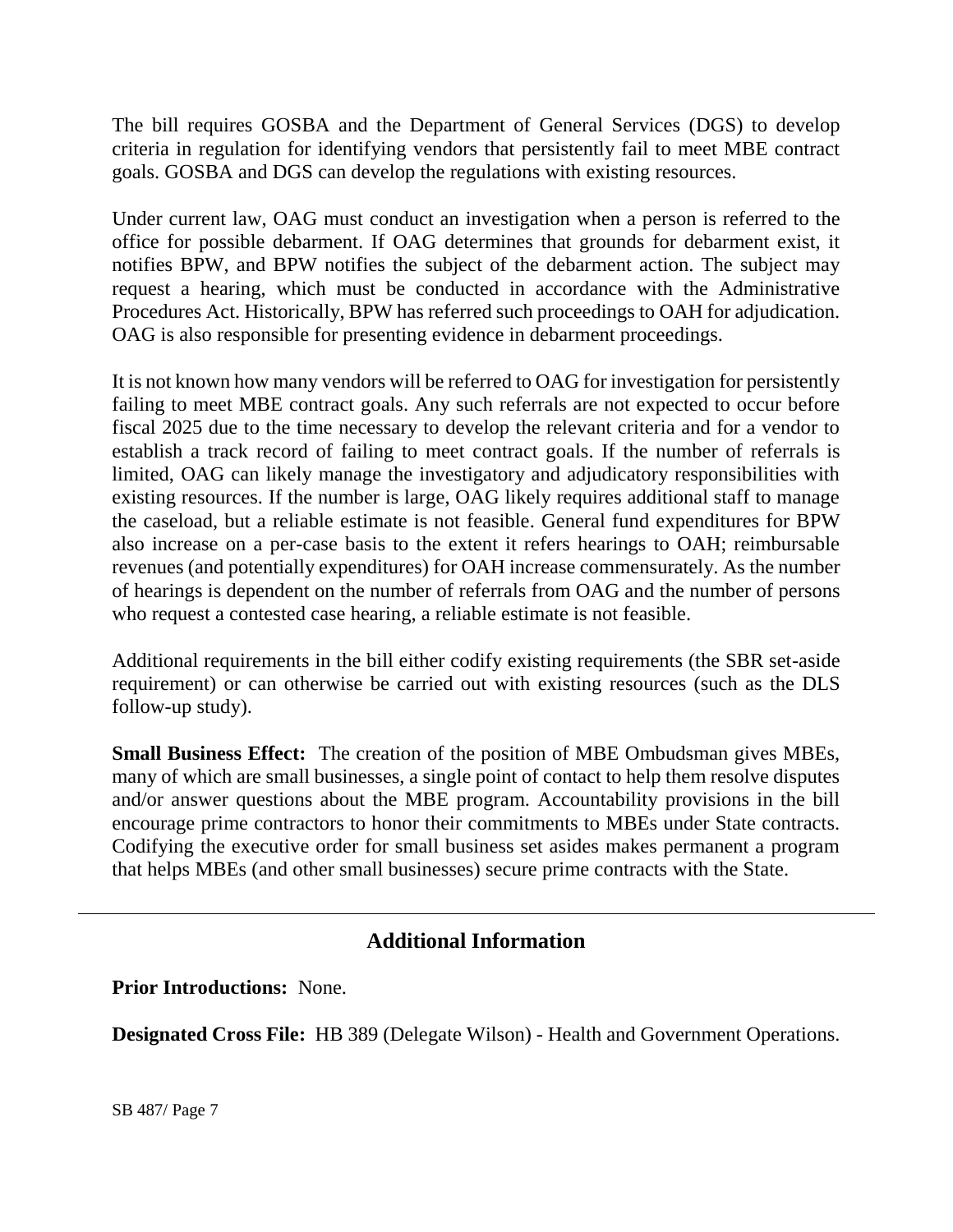**Information Source(s):** Governor's Office of Small, Minority, and Women Business Affairs; Department of Budget and Management; Department of General Services; Board of Public Works; Maryland Department of Transportation; University System of Maryland; Department of Legislative Services

| <b>Fiscal Note History:</b> | First Reader - February 6, 2022         |
|-----------------------------|-----------------------------------------|
| $km/l$ jm                   | Third Reader - March 28, 2022           |
|                             | Revised - Amendment(s) - March 28, 2022 |

Analysis by: Michael C. Rubenstein Direct Inquiries to:

(410) 946-5510 (301) 970-5510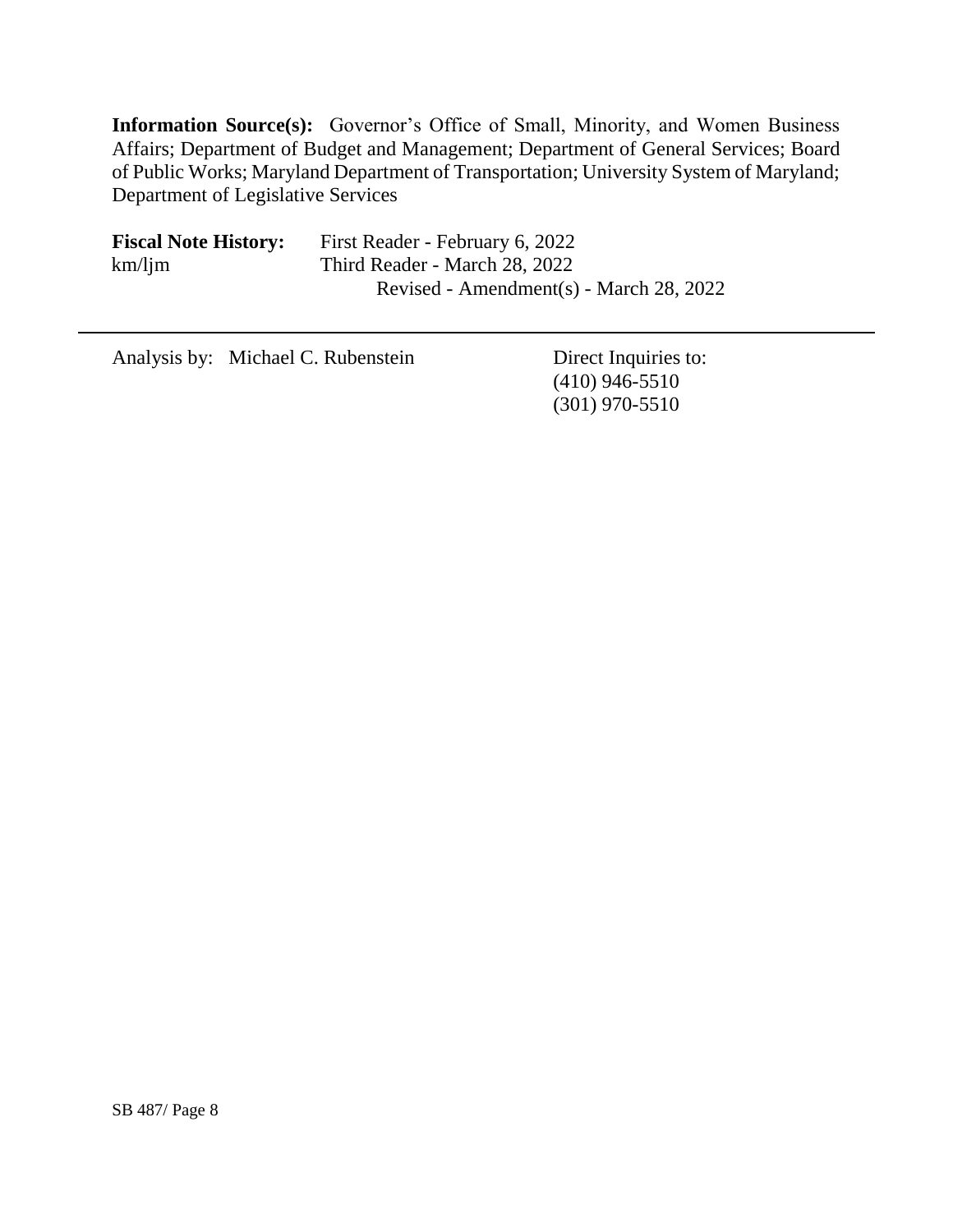# **Appendix – Minority Business Enterprise Program**

The State's Minority Business Enterprise (MBE) program requires that a statewide goal for MBE contract participation be established biennially through the regulatory process under the Administrative Procedure Act. The biennial statewide MBE goal is established by the Special Secretary for the Governor's Office of Small, Minority, and Women Business Affairs (GOSBA), in consultation with the Secretary of Transportation and the Attorney General. In a year in which there is a delay in establishing the overall goal, the previous year's goal applies. The Special Secretary is also required to establish biennial guidelines for State procurement units to consider in deciding whether to establish subgoals for different minority groups recognized in statute. In a year in which there is a delay in issuing the guidelines, the previous year's guidelines apply. The Maryland Department of Transportation (MDOT) is the State's MBE certification agency.

In August 2013, GOSBA announced a new statewide goal of 29% MBE participation that applied to fiscal 2014 and 2015; as no new goal has been established, the 29% goal remains in effect for fiscal 2022. GOSBA issued subgoal guidelines in July 2011 and then updated them effective August 2020, as summarized in **Exhibit 1.** The guidelines state that subgoals may be used only when the overall MBE goal for a contract is greater than or equal to the sum of all recommended subgoals for the appropriate industry, plus two. MBE prime contractors may count their own work for up to 50% of a contract's MBE goal and up to 100% of any contract subgoal. Their full participation counts toward the State's 29% goal.

|              | Architectural/ |     | <b>Information</b><br><b>Construction Engineering Maintenance Technology Services Equipment</b> |     |     | Supplies/ |  |
|--------------|----------------|-----|-------------------------------------------------------------------------------------------------|-----|-----|-----------|--|
| African      |                |     |                                                                                                 |     |     |           |  |
| American     | 8%             | 7%  | 9%                                                                                              | 10% |     | 6%        |  |
| Hispanic     |                |     | 3%                                                                                              |     | 2%  | 2%        |  |
| Asian        |                |     | 2%                                                                                              |     | 3%  |           |  |
| Women        | 11%            | 10% |                                                                                                 | 10% | 10% | 8%        |  |
| <b>Total</b> | 19%            | 17% | <b>14%</b>                                                                                      | 20% | 15% | 16%       |  |
| Total $+2$   | 21%            | 19% | 16%                                                                                             | 22% | 17% | 18%       |  |

**Exhibit 1 Subgoal Guidelines for Minority Business Enterprise Participation**

Source: Governor's Office of Small, Minority, and Women Business Affairs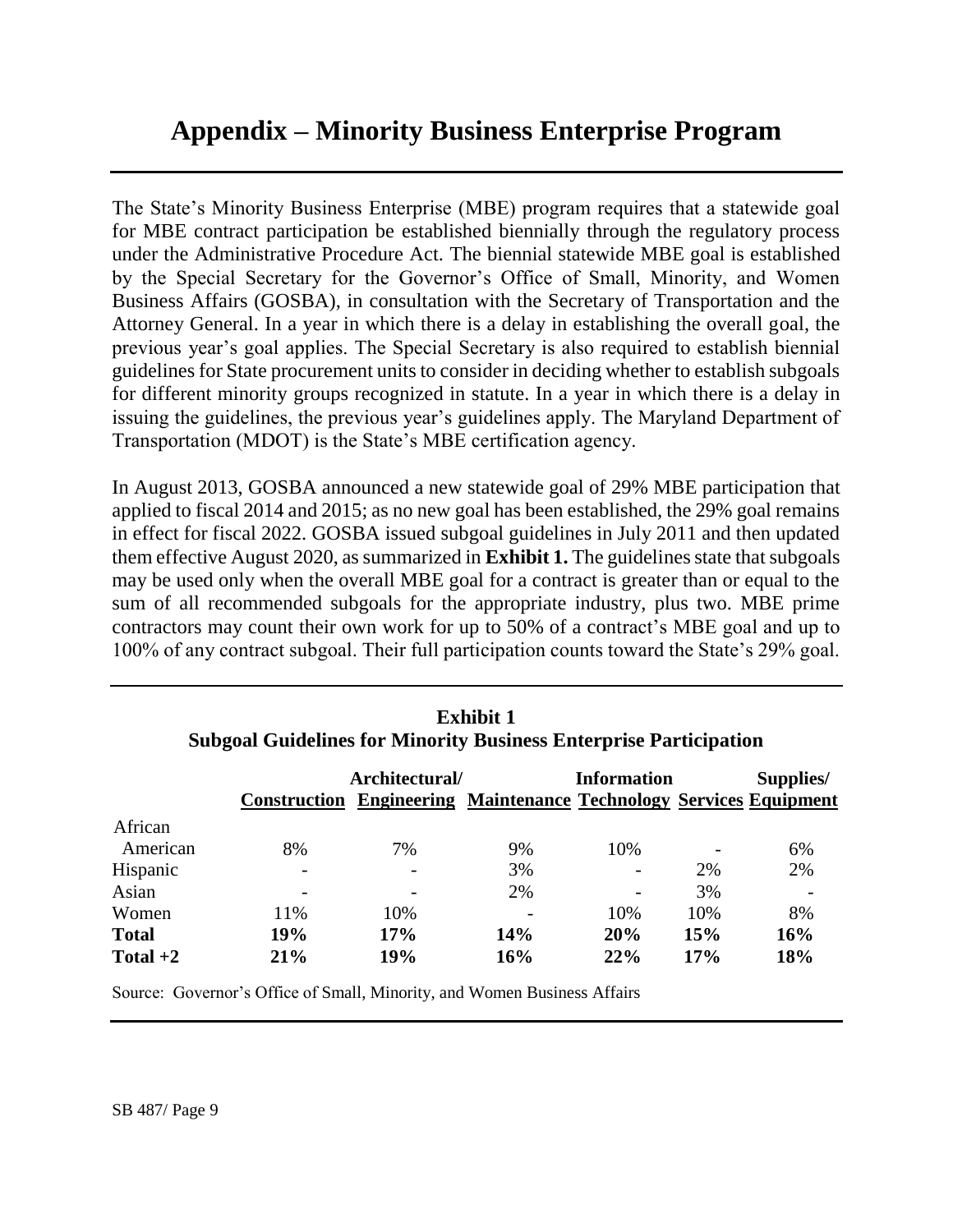There are no penalties for agencies that fail to reach the statewide target. Instead, agencies are required to use race-neutral strategies to encourage greater MBE participation in State procurements.

#### *History and Rationale of the Minority Business Enterprise Program*

In 1989, the U.S. Supreme Court held in the *City of Richmond v. J.A. Croson Co.* that state or local MBE programs using race-based classifications are subject to strict scrutiny under the equal protection clause of the Fourteenth Amendment to the U.S. Constitution. In addition, the ruling held that an MBE program must demonstrate clear evidence that the program is narrowly tailored to address actual disparities in the marketplace for the jurisdiction that operates the program. As a result, prior to each reauthorization of the State's MBE program, the State conducts a disparity study to determine whether there is continued evidence that MBEs are underutilized in State contracting.

The disparity study completed in 2017 serves as the basis for the most recent reauthorization of the MBE program. It found continued and ongoing disparities in the overall annual wages, business earnings, and rates of business formation between nonminority males and minorities and women in Maryland. For instance, average annual wages for African Americans (both men and women) were 37% lower than for comparable nonminority males; average annual wages for nonminority women were 33% lower than for comparable nonminority males. It also found continued disparities in the use of MBEs by the State compared to their availability in the marketplace to perform work in designated categories of work. For instance, African American-owned construction businesses were paid 5.1% of State construction contract dollars, but they made up 10.3% of the construction sector in the relevant State marketplace. Nonminority women-owned construction businesses were paid 7.5% of State construction contract dollars but made up 13.7% of the construction sector. According to the analysis, these differences were large and statistically significant.

The MBE program is scheduled to terminate July 1, 2022; Chapter 340 of 2017, which reauthorized the program for the eighth time since its inception, required a new disparity study to be completed by September 2021 to inform the subsequent reauthorization process. However, MDOT has requested an extension to September 2023 due to delays in procuring a consultant to conduct the study. The program may be reauthorized in its current form pending the completion of the study. **Exhibit 2** provides MBE participation rates for major Executive Branch agencies based on contract awards made during fiscal 2020, the most recent year for which data is available.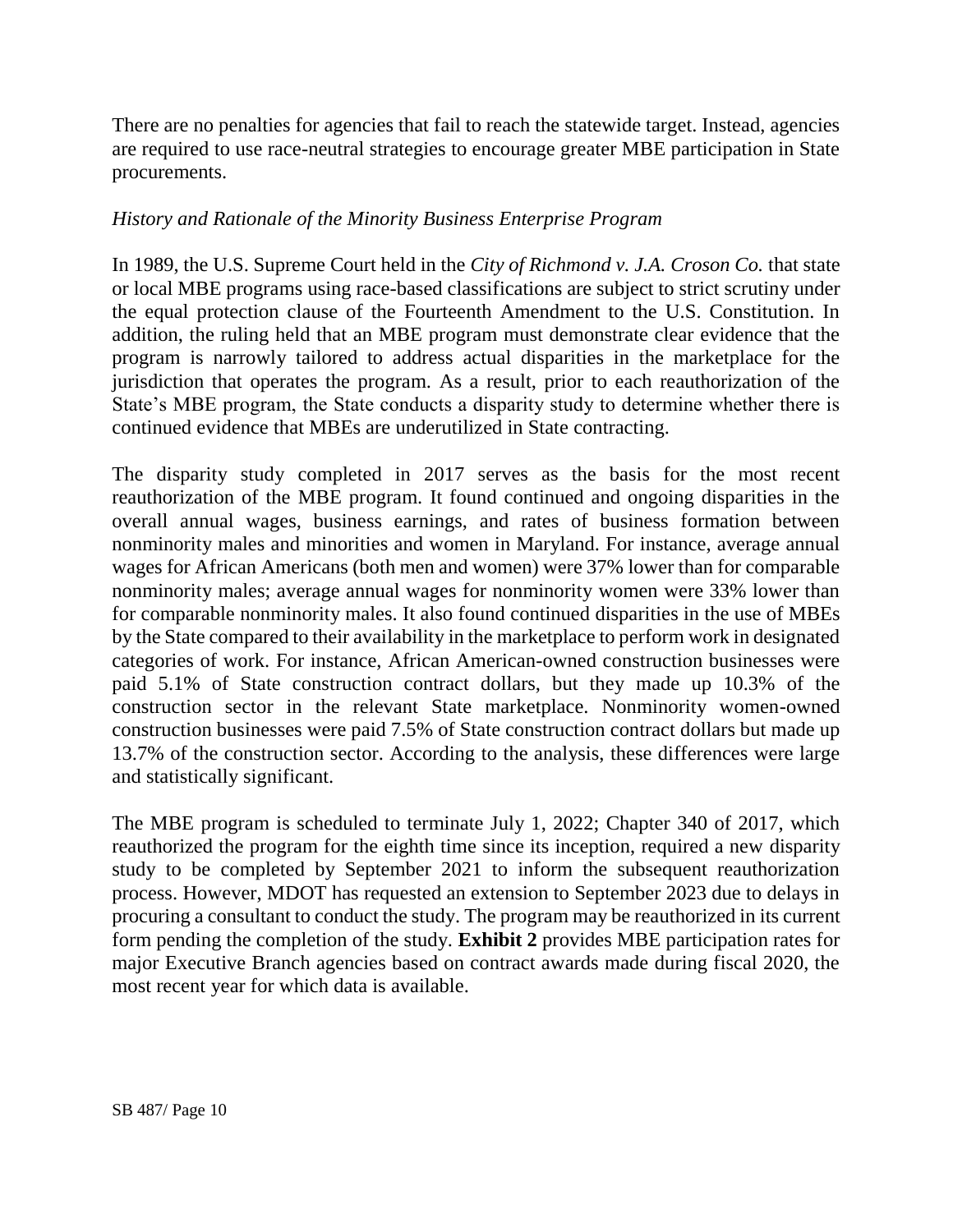| <b>Exhibit 2</b>                                                   |
|--------------------------------------------------------------------|
| <b>Minority Business Enterprise Participation Rates, by Agency</b> |
| <b>Fiscal 2020</b>                                                 |

| <b>Cabinet Agency</b>                          | % Participation |
|------------------------------------------------|-----------------|
| Aging                                          | 0.6%            |
| Agriculture                                    | 7.2%            |
| <b>Budget and Management</b>                   | 0.8%            |
| Commerce                                       | 9.1%            |
| Education                                      | 3.7%            |
| Environment                                    | 9.0%            |
| <b>Executive Department</b>                    | 1.4%            |
| <b>General Services</b>                        | 16.5%           |
| Health                                         | 10.5%           |
| <b>Higher Education Commission</b>             | 1.1%            |
| Housing and Community Development              | 20.9%           |
| <b>Human Services</b>                          | 7.2%            |
| <b>Information Technology</b>                  | 3.7%            |
| Juvenile Services                              | 5.6%            |
| Labor                                          | 6.0%            |
| Military                                       | 3.3%            |
| <b>Natural Resources</b>                       | 2.5%            |
| Planning                                       | 6.6%            |
| <b>State Police</b>                            | 24.0%           |
| <b>Public Safety and Correctional Services</b> | 11.3%           |
| Transportation - Aviation Administration       | 25.0%           |
| Transportation – Motor Vehicle Administration  | 38.6%           |
| Transportation - Office of the Secretary       | 22.0%           |
| Transportation – Port Administration           | 14.3%           |
| Transportation – State Highway Administration  | 18.4%           |
| Transportation - Transit Administration        | 17.0%           |
| Transportation - Transportation Authority      | 20.3%           |
| <b>Statewide Total</b> <sup>1</sup>            | 14.1%           |

<sup>1</sup> Includes the University System of Maryland, Morgan State University, St. Mary's College of Maryland, and non-Cabinet agencies.

Source: Governor's Office of Small, Minority, and Women Business Affairs